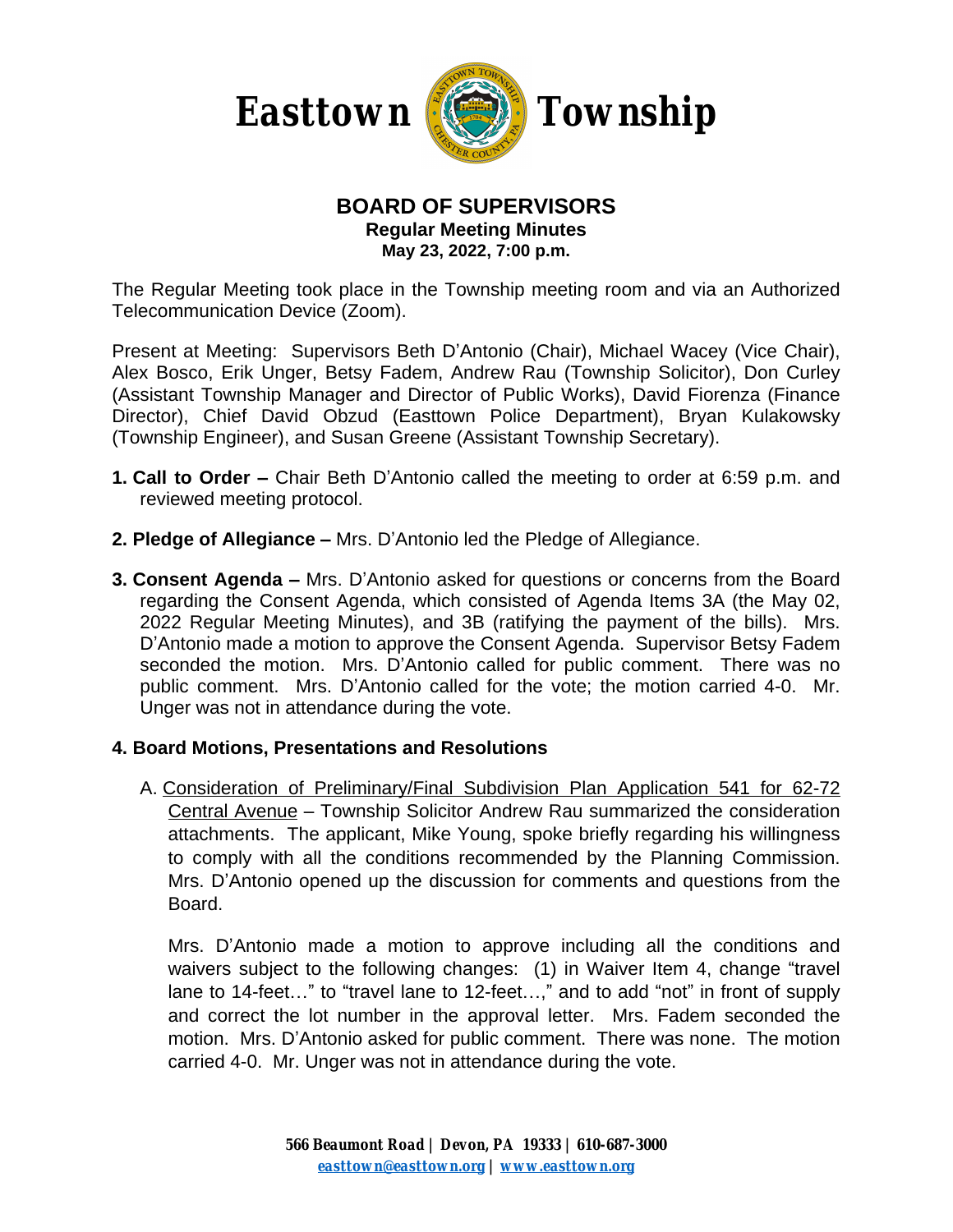- B. Consideration of Stormwater Management Waiver Request for 260 Church Road – Bryan Kulakowsky, Township Engineer, summarized the request which asks the Board to grant a waiver from §388-18.K.(4).(c) of the Easttown Township Stormwater Management Ordinance for 260 Church Road (Permit DG-2021-58) to allow the SWM Infiltration BMP to be constructed less than fifty (50) feet from any component of the existing septic system. Mrs. D'Antonio opened up the discussion for comments and questions from the Board. Mrs. D'Antonio asked for public comment. There was none. Mrs. D'Antonio then made a motion to approve the Waiver. Supervisor Alex Bosco seconded the motion. The motion carried 4-0. Mr. Unger was not in attendance during the vote.
- C. Consideration of Stormwater Management Waiver Request for 1532 Sugartown Road – Mr. Kulakowsky summarized the request which asks the Board to grant a waiver from §388-18.K.(4).(c) of the Easttown Township Stormwater Management Ordinance for 1532 Sugartown Road (Permit DG-2022-14) to allow the SWM Infiltration BMP to be constructed less than fifty (50) feet from any component of the existing septic system. Mrs. D'Antonio opened up the discussion for comments and questions from the Board. Mrs. D'Antonio called for a motion to approve the Waiver. Mrs. Fadem seconded the motion. Mrs. D'Antonio called for public comment, to which there was none. The motion carried 4-0. Mr. Unger was not in attendance during the vote.
- D. Consideration of Zoning Hearing Board Application 639 for 2261 South Valley Road – Mr. Curly presented the ZHB application. Applicants were present, and Rob Lambert of Site Engineering Concepts presented the revisions that were made to the plan based on the recommendations from the Planning Commission. The action requested is either to have the Township Solicitor prepare a letter outlining the Board of Supervisors' position and provide it to the Zoning Hearing Board or authorize the Township Solicitor to represent the Board of Supervisors' position at the Hearing on June 16, 2022. Mr. Bosco made a motion to have the Zoning Officer communicate its support of the Planning Commission and Historical Commission positions at the Hearing. Mrs. Fadem seconded the motion. Mrs. D'Antonio asked for public comment. There was none. The motion carried 3-1 with Mr. Wacey voting nay. Mr. Unger was not in attendance during the vote.
- E. Consideration of Prospective Traffic Control Interventions Mr. Curley introduced Nik Kharva and Mary Hashemi from the Planning Commission, who then summarized the background behind and prospective interventions for improving mobility of pedestrians and bicyclists and the promotion of calming traffic. Mr. Bosco made the motion to direct the Staff to initiate the development and approval of a Professional Service Agreement in its traditional form, with a cost not to exceed \$15,000 using Sidewalk Fee-in-lieu-of Funds, and, as suggested, deferring intervention in the area around the Devon train station. Mrs. Fadem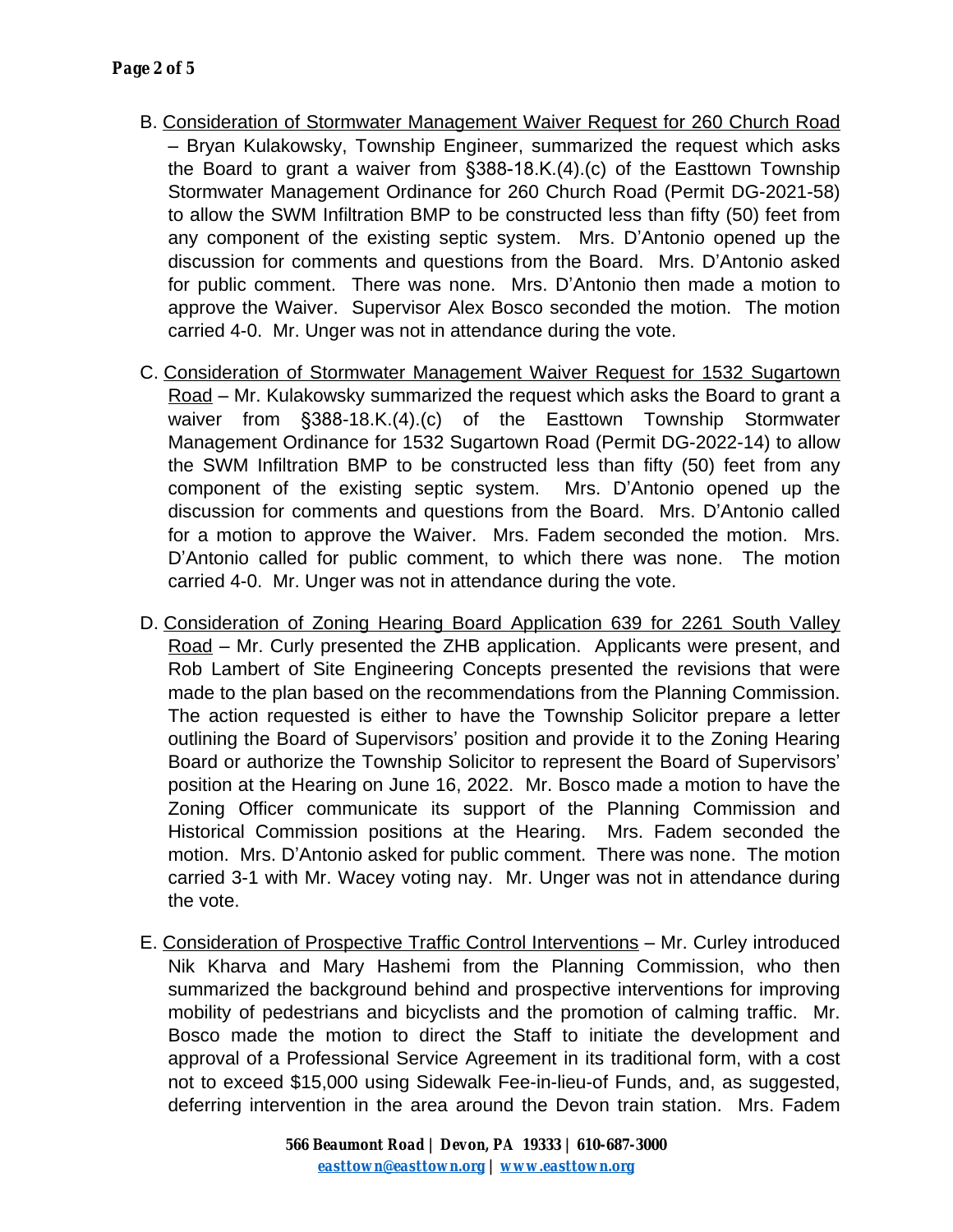seconded the motion. Mrs. D'Antonio asked for public comment. There was none. The motion carried 4-0. Mr. Unger was not in attendance during the vote.

F. Consideration of Historical Commission Member Resignation – Mrs. Fadem made a motion to accept the resignation of Karl Romberger from the Historical Commission and authorize Staff to proceed with the proposed appointment schedule. Mrs. D'Antonio seconded the motion. Mrs. D'Antonio asked for public comment. There was none. The motion carried 5-0.

# **5. Departmental Repots**

- A. Finance Director David Fiorenza, Finance Director, presented his report and answered questions from the Board.
- B. Planning and Zoning Don Curley, Assistant Township Manager, presented his report and answered questions from the Board.
- C. Police Police Chief David Obzud presented his report and answered questions from the Board.

# **6. Board of Supervisors Liaison and Work Group Requests**

- A. Parks and Recreation (PRB) Mrs. D'Antonio reported that the PRB met on May 17<sup>th</sup> and discussed the upcoming concert series at Hilltop, encouraging use of the parks by local businesses, the 4<sup>th</sup> of July initiative, and grant opportunities. The next meeting will be June  $21<sup>st</sup>$  at 7:00 p.m.
- B. Library Board of Trustees Mrs. Fadem reported that the Board of Trustees met on April 27<sup>th</sup>. The next meeting is May 25, 2022. Mrs. Fadem attended the Chester County Library Legislative Breakfast on April 29<sup>th</sup>. They put out an annual report of all the libraries and Easttown Township was the 2<sup>nd</sup> highest in circulation, second to Exton. Mrs. Fadem also attended the Library Friends' Auction, which had 76 pieces of art.
- C. Easttown Citizen's Advisory Committee (ECAC) Mr. Unger reported that ECAC met on May 9<sup>th</sup> to go over the Phase C for the Township Building Space Analysis, and to prepare a digestible version to present to the Board. The next meeting is June  $13<sup>th</sup>$  at 6:15 p.m.
- D. Environmental Advisory Council (EAC) Mr. Wacey reported that the EAC met on April 28<sup>th</sup>. They appointed Gary Ellis as the liaison to the new Recreation, Open Space, and Environmental Resources Plan Task Force Committee. They talked about a newsletter, grant writing responsibilities, liaison reports, discussion of a community compost location, and the production of an EAC logo for branding purposes. The next meeting is May 26<sup>th</sup> at 7:00 p.m.
- E. Planning Commission (PC) Mr. Unger reported that the PC met on May 3<sup>rd</sup> and heard a number of applications. Mary Hashemi had prepared a write-up on where the Township sat with the Comprehensive Plan and where we were in relation to those goals. The next meeting is scheduled for June  $7<sup>th</sup>$  at  $7:00$  p.m.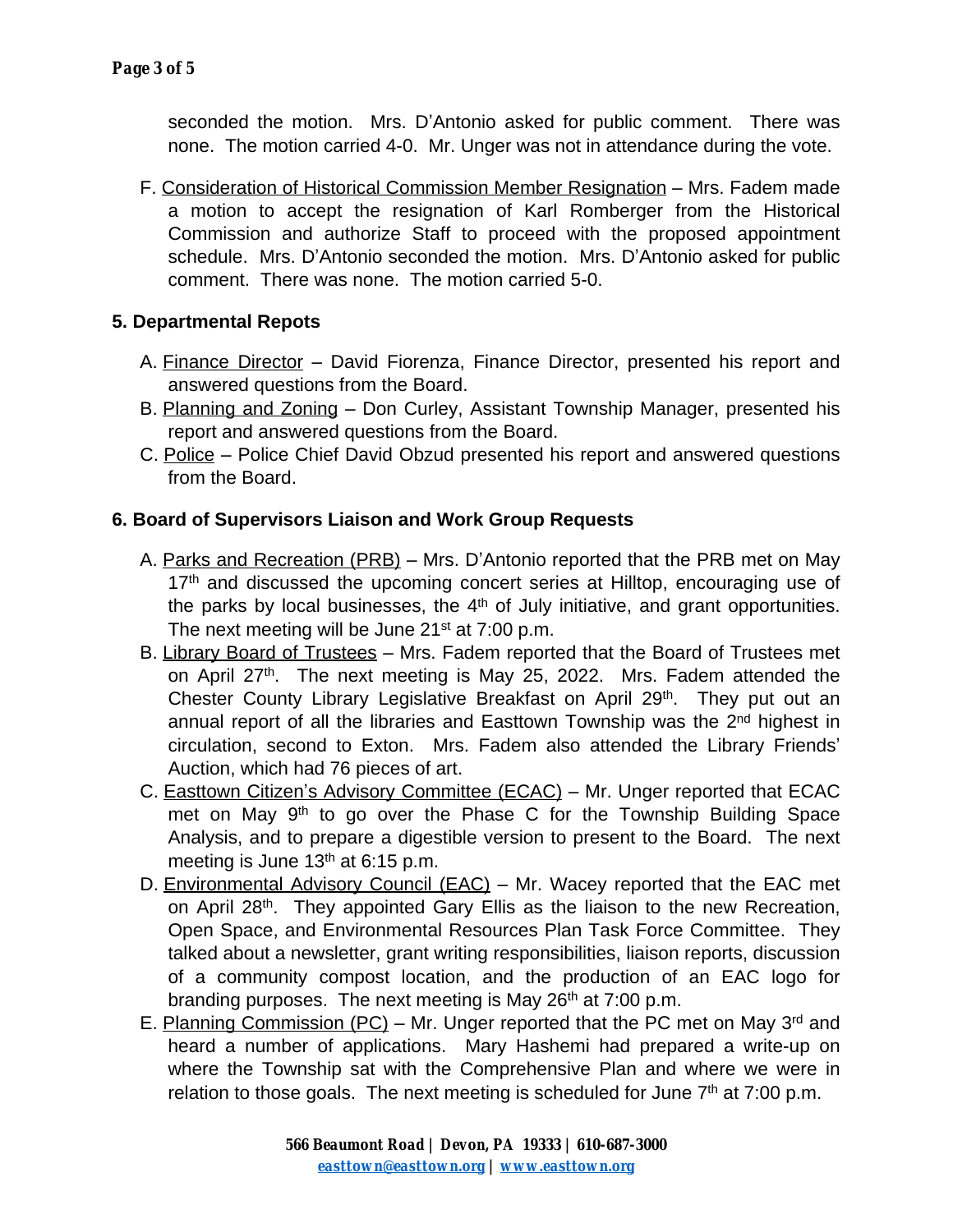- F. Easttown Municipal Authority (EMA) Mr. Bosco reported that the EMA met on May 10<sup>th</sup> and reported that they were accepting bids for the sewer repair on Dorset Road, but that no bids came in. The next meeting is June 14<sup>th</sup> at 7:00 p.m.
- G. Historical Commission (HC) Mr. Bosco indicated that the meeting was cancelled because they did not have a quorum.
- H. Fire/Emergency Medical Services Task Force Mrs. Fadem reported the Task Force met on April 20<sup>th</sup>. The Bridge Ave Fire Station received a Redevelopment Assistance Capital Program grant, and they will discuss how to allocate that money. The next meeting is May 25<sup>th</sup> to discuss budget requests for 2023.
- I. Police Work Group Mrs. D'Antonio reported that the Work Group met on May 19<sup>th</sup>. New cars are being outfitted. The last vehicle will be back shortly after repair from an accident. Looking for a secretary search – one promising candidate. There was a lot of training completed in April. The Devon Horse Show is coming up, and is a very intense time for the force. The parking ticket structure is on the docket for next year. The Beaumont Elementary School traffic on Beaumont Road is a concern. Should the Board pass the Omnibus Amendments, Chief Obzud is aware and ready to enforce the Noise Chapter. The next meeting will be in June.
- J. Finance Work Group Mrs. D'Antonio reported that the Finance Work Group met on May 11<sup>th</sup>. There was a presentation by the auditor on the Township and Municipal Authority audit reports. We have a clean audits ant they will be presented to the Board in June. The Finance Work Group will meet around the 2<sup>nd</sup> week of the month.
- **7. Other Business:** Devon Train Station Grant Application with SEPTA Mrs. Fadem reported that improving the Devon Train Station is a Board project this year, but has been an on-going project since it started in 2018. SEPTA recommends that the Township apply for a Pennsylvania Department of Community and Economic Development grant. The application is due on or about July 1<sup>st</sup>. Three areas were identified where funds could be allocated with the Township responsibility being limited to the pedestrian improvements south of the Station. The next meeting with SEPTA will be in June to work on the grant application. The important thing is that we not only have SEPTA's attention on several levels, but also their interest in helping us with the grant, and their partnering ability to improve the Station property.
- **8. Announcements –** Mrs. D'Antonio read the following announcements:

## **MEETINGS:**

The following meetings are scheduled and will be held in the Township meeting room with an option to attend the meeting virtually. Please visit the Township website at [www.easttown.org](http://www.easttown.org) to find information on how to view and participate in each of the meetings and for up-to-date information on all Township activities.

Board of Supervisors – Omnibus Zoning Amendments, May  $24<sup>th</sup>$  at 7:00 p.m.